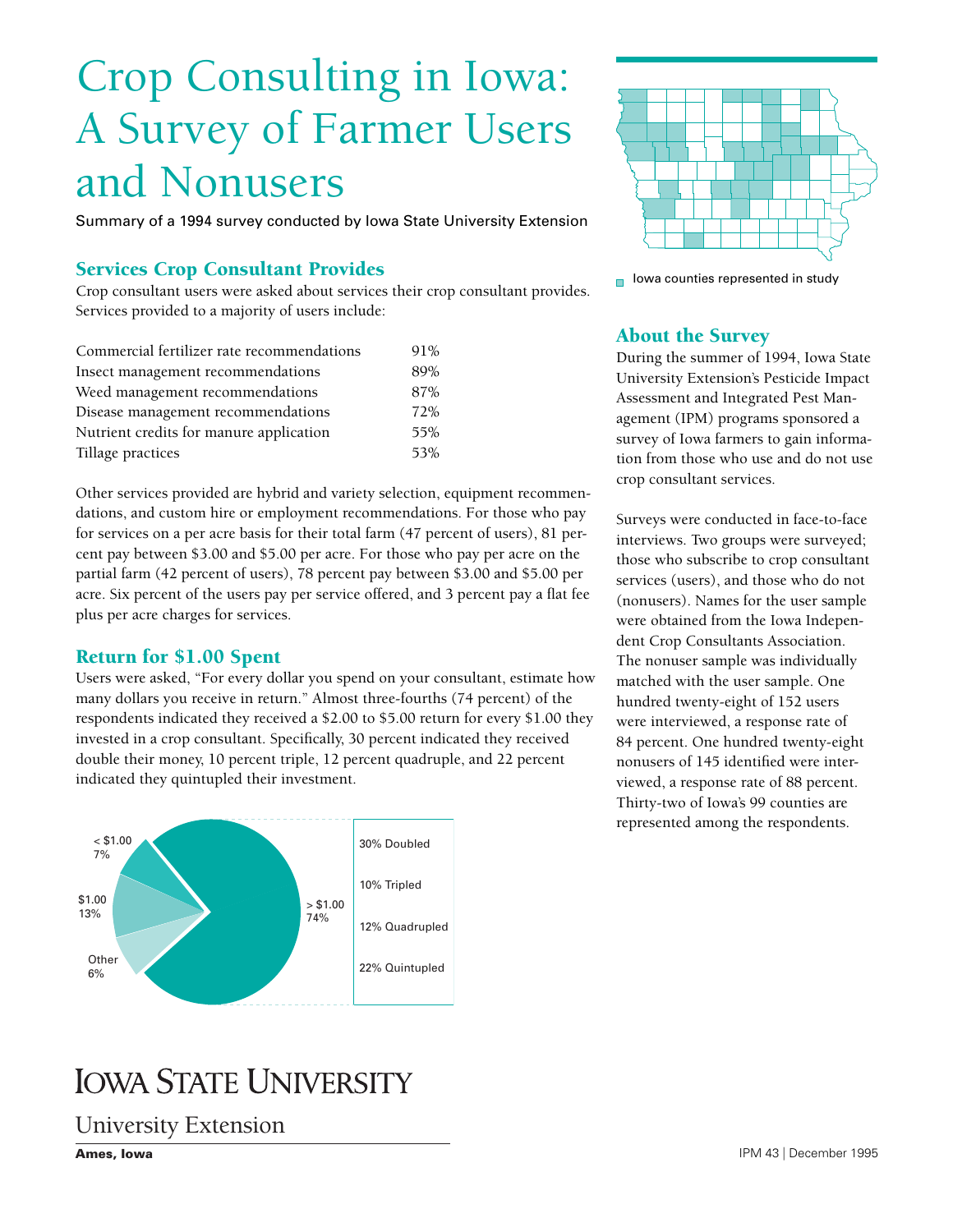*"In any business, improved management leads to more efficient production and increased profi ts. Crop consultants are one way that producers can improve their management. By scouting fields for pests, calculating nutrient credits and fertilizer needs, and considering tillage and equipment needs, a good crop consultant routinely increases the customer's net income."* 

> —Wendy Wintersteen ISU Extension IPM Coordinator

Of special interest in this study was investigating how users differed from nonusers in farming practices and attitudes.

## Implementation of New Ideas

Implementation of new ideas was examined. Users were asked, "What new ideas has your consultant helped you with?" Nonusers were asked, "What new ideas have you adopted in the past 5 years?" Moderate-to-large differences exist between the groups, especially in changes in fertilizer use and pesticide applications, the two primary changes implemented by users.



## Changes in Farm Operation

Both groups were asked several questions about changes in their farm operation. Users were asked what changes have occurred as a result of working with the crop consulting firm. Nonusers were asked what changes have occurred since 1988. While soybean and corn yields have increased in similar patterns for both groups, changes in profits and inputs differ. Fifty-nine percent of users indicated an increase in farm profits per acre, compared to 20 percent of nonusers indicating a similar increase. Twenty percent of users indicated an increase in total cash input per acre, compared to 64 percent of nonusers indicating an increase. These changes in profits and inputs, as well as the large differences existing between the two groups, reveal potential benefits of employing a crop consultant. Fiftysix percent of the users in the survey attributed changes in total cost of production (for corn and soybeans) to their consultants' effectiveness.

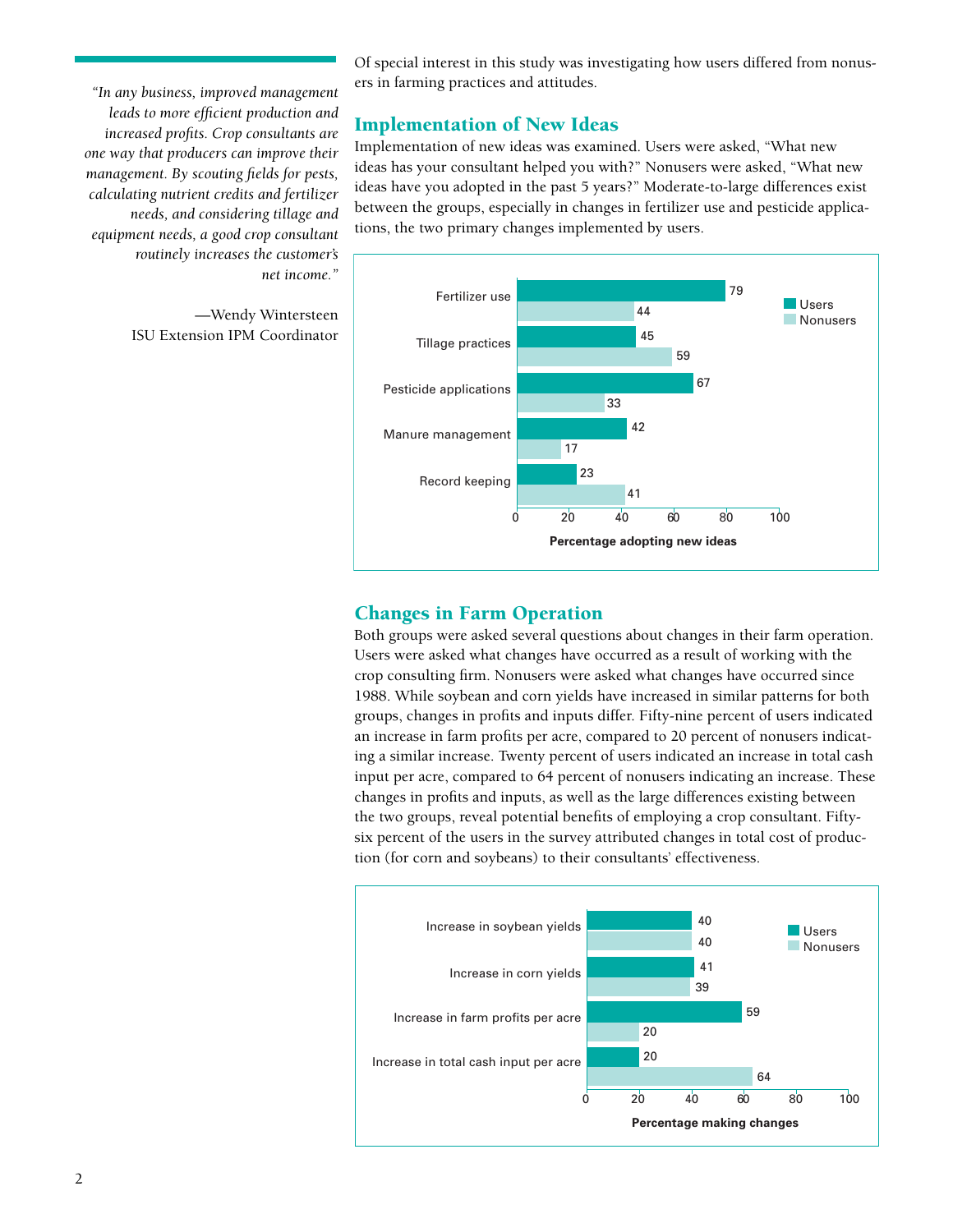## Fertilizer Changes

Changes in fertilizer rates were also examined. Users were asked, "In the time you have had your crop consultant, how have the following practices changed?" Nonusers were asked, "In the past 5 years, how have the following practices changed?" The largest differences between the groups were on nutrient rate changes. Seventy-two percent of the users indicated a change in nitrogen (N) rates has occurred since using a crop consultant, while 58 percent of the nonusers indicated a change in N rates in the last 5 years. Examining changes in phosphorous and potassium (P and K) rates, 77 percent of the users indicated they have made a change in rates during the time they have had a crop consultant while 38 percent of nonusers indicated they have changed rates in the past 5 years. When asked to indicate the specific changes they made in fertilizer rates, 85 percent of the users commenting noted they have decreased both their rates of N, and P and K, since employing a crop consultant.



—Chris Clark, Secretary Iowa Independent Crop Consultants Association



## Attitudes toward Crop Consultants

Respondents were asked how they feel about advice from crop consultants compared to free advice from dealers, coops, and sales people. Both groups indicated they believe crop consultants' advice is better.

"On a scale from 1 to 10, how would you compare advice from a crop consultant with free advice from dealers, coops, and sales people?"

| $(1 =$ Dealers are far superior; $5 =$ Both the same; $10 =$ Consultants are far superior) |  |  |  |  |
|--------------------------------------------------------------------------------------------|--|--|--|--|
|--------------------------------------------------------------------------------------------|--|--|--|--|

|                                | $\mathbf{1}$ |              | 2 3 |             |            |  | 4 5 6 7 | 8       | -9 | 10           | <b>Mean</b> |
|--------------------------------|--------------|--------------|-----|-------------|------------|--|---------|---------|----|--------------|-------------|
|                                | Percent      |              |     |             |            |  |         |         |    |              |             |
| <b>Users</b><br>$(n = 127)$    | 0            |              |     |             | 0 2 0 11 8 |  |         | 17 32   | 16 | 14           | 7.7         |
| <b>Nonusers</b><br>$(n = 128)$ | 3            | $\mathbf{1}$ | 6   | $2^{\circ}$ | 38 8       |  |         | 22 18 3 |    | $\mathbf{0}$ | 5.9         |

These favorable attitudes towards crop consultants' advice are consistent with other findings from the survey. Eighty-eight percent of users indicated they would recommend their crop consulting firm to a neighbor and/or friends, and 79 percent indicated they have already done so.